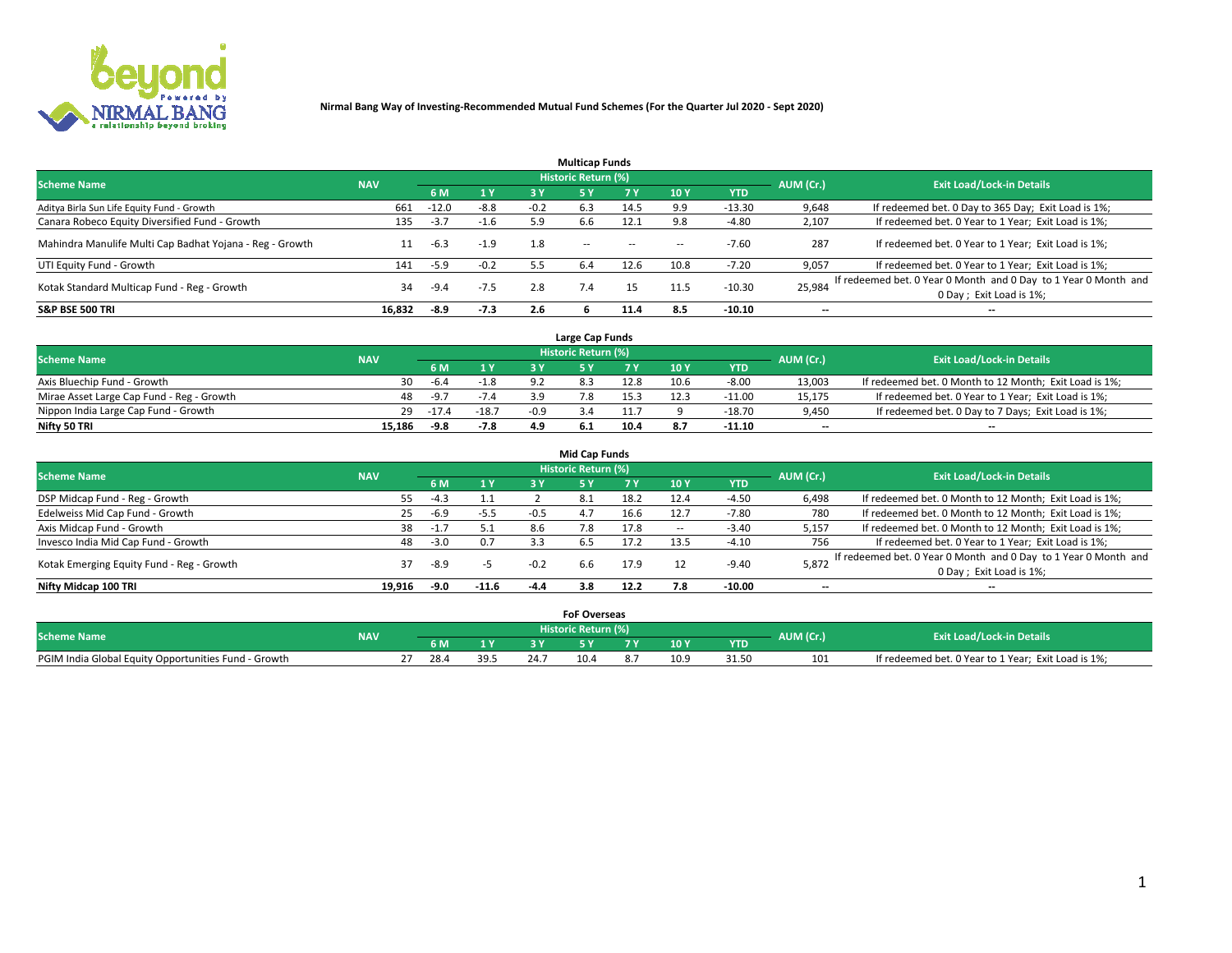

| Large & Midcap                                   |            |        |        |     |                     |      |      |            |                          |                                                      |  |  |  |  |
|--------------------------------------------------|------------|--------|--------|-----|---------------------|------|------|------------|--------------------------|------------------------------------------------------|--|--|--|--|
| <b>Scheme Name</b>                               | <b>NAV</b> |        |        |     | Historic Return (%) |      |      |            | AUM (Cr.)                | <b>Exit Load/Lock-in Details</b>                     |  |  |  |  |
|                                                  |            | 6 M    | 1 Y    | 3 Y |                     | 7 V  | 10Y  | <b>YTD</b> |                          |                                                      |  |  |  |  |
| Mirae Asset Emerging Bluechip Fund - Growth      | 54         | -5.5   | 0.1    |     |                     | 22.9 |      | $-6.40$    | 8,808                    | If redeemed bet. 0 Year to 1 Year; Exit Load is 1%;  |  |  |  |  |
| Canara Robeco Emerging Equities - Growth         | 91         | $-5.0$ | $-3.2$ | 1.9 | 8.4                 | 21.2 | 15.5 | $-6.00$    | 5,162                    | If redeemed bet. 0 Year to 1 Year; Exit Load is 1%;  |  |  |  |  |
| Principal Emerging Bluechip Fund - Growth        | 99         | $-6.8$ | $-3.9$ |     |                     | 17.8 | 12.6 | $-7.90$    | 1,783                    | If redeemed bet. 0 Day to 365 Days; Exit Load is 1%; |  |  |  |  |
| Invesco India Growth Opportunities Fund - Growth | 33         | $-9.1$ | $-4.9$ | 4.3 | 6.2                 | 13.2 | 10.5 | $-10.40$   | 2,285                    | If redeemed bet. 0 Year to 1 Year; Exit Load is 1%;  |  |  |  |  |
| Sundaram Large and Mid Cap Fund - Reg - Growth   | 31         | -13.8  | $-9.6$ |     | 6.2                 | 13.2 | 8.6  | $-15.10$   | 1,025                    | If redeemed bet. 0 Day to 365 Days; Exit Load is 1%; |  |  |  |  |
| NIFTY Large Midcap 250 TRI                       | 6.762      | -7.7   | $-6.5$ |     | 6.6                 | 13.3 |      | $-8.80$    | $\overline{\phantom{a}}$ | $- -$                                                |  |  |  |  |

|                                                     |            |        |        | <b>Focused Funds</b>       |      |        |            |                          |                                                        |
|-----------------------------------------------------|------------|--------|--------|----------------------------|------|--------|------------|--------------------------|--------------------------------------------------------|
| <b>Scheme Name</b>                                  | <b>NAV</b> |        |        | <b>Historic Return (%)</b> |      |        |            | AUM (Cr.)                | <b>Exit Load/Lock-in Details</b>                       |
|                                                     |            | 6 M    | 1 Y    |                            |      | 10 Y   | <b>YTD</b> |                          |                                                        |
| Axis Focused 25 Fund - Growth                       | 28         | $-1.4$ | $-1.9$ |                            | 13.4 | $\sim$ | $-8.90$    | 9,428                    | If redeemed bet. 0 Month to 12 Month; Exit Load is 1%; |
| ICICI Prudential Focused Equity Fund - Ret - Growth |            |        | $-2.3$ |                            | 10.6 |        | 1.10       | 614                      | If redeemed bet. 0 Year to 1 Year; Exit Load is 1%;    |
| SBI Focused Equity Fund - Growth                    | 141        | $-7.0$ | $-3.4$ |                            | 14.8 | 14.4   | $-8.20$    | 8,012                    | If redeemed bet. 0 Year to 1 Year; Exit Load is 1%;    |
| S&P BSE 500 TRI                                     | 16.832     | -8.9   | $-7.3$ |                            |      |        | $-10.10$   | $\overline{\phantom{a}}$ | $- -$                                                  |

|                              |            |         |         |                     | <b>Small Cap Funds</b> |      |                 |            |           |                                                     |
|------------------------------|------------|---------|---------|---------------------|------------------------|------|-----------------|------------|-----------|-----------------------------------------------------|
| <b>Scheme Name</b>           | <b>NAV</b> |         |         | Historic Return (%) |                        |      |                 |            | AUM (Cr.) | <b>Exit Load/Lock-in Details</b>                    |
|                              |            | 6 M     | 1 Y     |                     |                        |      | 10 <sub>Y</sub> | <b>YTD</b> |           |                                                     |
| HDFC Small Cap Fund - Growth |            | $-15.2$ | $-21.9$ | -4 '                | 4.8                    |      |                 | $-14.80$   | 6,594     | If redeemed bet. 0 Year to 1 Year; Exit Load is 1%; |
| SBI Small Cap Fund - Growth  | 50.        |         |         |                     |                        | 22.4 | 16.6            | $-5.80$    | 3.374     | If redeemed bet. 0 Year to 1 Year; Exit Load is 1%; |
| Nifty Smallcap 100 TRI       | 5,918      | $-17.3$ | $-21.5$ | $-12.9$             | -1.,                   | 8.6  |                 | $-17.40$   | $-$       | $- -$                                               |

| ELSS Schemes (Tax Saving u/s 80-C)           |            |        |        |                            |            |            |                          |            |                          |                                  |  |  |  |
|----------------------------------------------|------------|--------|--------|----------------------------|------------|------------|--------------------------|------------|--------------------------|----------------------------------|--|--|--|
| <b>Scheme Name</b>                           | <b>NAV</b> |        |        | <b>Historic Return (%)</b> |            |            |                          |            | AUM (Cr.)                | <b>Exit Load/Lock-in Details</b> |  |  |  |
|                                              |            | - 6 M  | 1Y     | 3 Y                        | <b>5Y</b>  | <b>7</b> Y | 10Y                      | <b>YTD</b> |                          |                                  |  |  |  |
| Aditya Birla Sun Life Tax Relief 96 - Growth | 30         | $-4.8$ | $-1.6$ |                            | 6.8        | 15.1       | 10.3                     | $-5.90$    | 9,177                    | Nil                              |  |  |  |
| Axis Long Term Equity Fund - Growth          | 45         | $-8.2$ | $-3.4$ |                            |            | 16.7       | 14.5                     | $-9.80$    | 19,127                   | Nil                              |  |  |  |
| Canara Robeco Equity Tax Saver Fund - Growth | 65         | $-3.7$ | $-3.4$ |                            | 6.5        | 12.6       | 10.1                     | $-5.20$    | 992                      | Nil                              |  |  |  |
| Invesco India Tax Plan - Growth              | 49         | $-6.3$ | $-3.6$ | 4.4                        | b.3        | 14.5       | 11.5                     | $-7.80$    | 916                      | Nil                              |  |  |  |
| Mirae Asset Tax Saver Fund - Reg - Growth    | 18         | $-7.2$ |        | 5.6                        | $\sim$ $-$ | $\sim$     | $\overline{\phantom{a}}$ | $-8.20$    | 3,142                    | Nil                              |  |  |  |
| S&P BSE 200 TRI                              | 5,469      | -8.7   | -6.8   | 3.7                        |            | 11.4       | 8.8                      | $-10.00$   | $\overline{\phantom{a}}$ | $- -$                            |  |  |  |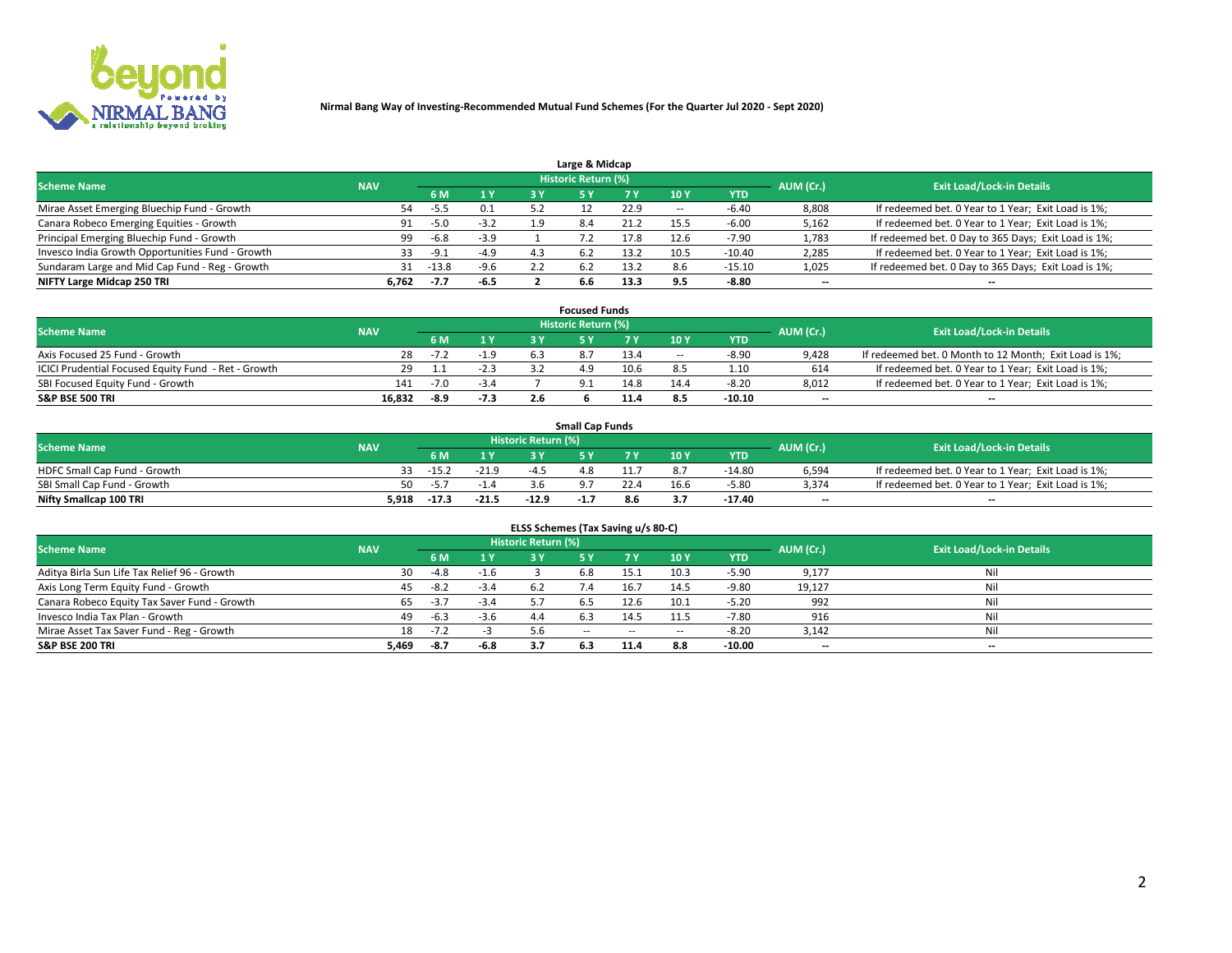

| <b>Solution Oriented</b>                               |            |            |        |                            |     |      |      |            |                          |                                                                             |  |  |  |  |
|--------------------------------------------------------|------------|------------|--------|----------------------------|-----|------|------|------------|--------------------------|-----------------------------------------------------------------------------|--|--|--|--|
| <b>Scheme Name</b>                                     | <b>NAV</b> |            |        | <b>Historic Return (%)</b> |     |      |      |            | AUM (Cr.)                | <b>Exit Load/Lock-in Details</b>                                            |  |  |  |  |
|                                                        |            | <b>6 M</b> | 1 Y    | 3 ۷                        |     |      | 10 Y | <b>YTD</b> |                          |                                                                             |  |  |  |  |
|                                                        |            |            |        |                            |     |      |      |            |                          | If redeemed bet. 0 Year to 1 Year; Exit Load is 3%; If redeemed bet.        |  |  |  |  |
| <b>HDFC Childrens Gift Fund</b>                        | 118        | $-4.8$     | -4     | 3.2                        | 6.8 | 13.1 | 12.2 | $-5.40$    |                          | 2,776 1 Year to 2 Year; Exit Load is 2%; If redeemed bet. 2 Year to 3 Year; |  |  |  |  |
|                                                        |            |            |        |                            |     |      |      |            |                          | Exit Load is 1%:                                                            |  |  |  |  |
| Tata Retirement Savings Fund - Moderate Plan - Reg     | 30         | $-4.1$     | $-0.9$ | 3.6                        |     | 14.5 |      | -5.30      | 1,034                    | If redeemed bet. 0 Month to 61 Month; Exit Load is 1%;                      |  |  |  |  |
| Tata Retirement Savings Fund - Progressive Plan - Reg  | 29         | -6.6       | $-3.2$ | 3.5                        | 8.6 | 14   | --   | $-8.00$    | 681                      | If redeemed bet. 0 Month to 61 Month; Exit Load is 1%;                      |  |  |  |  |
| Tata Retirement Savings Fund - Reg - Conservative Plan | 22         | 3.4        |        | 5.5                        |     |      | --   | 3.10       | 134                      | If redeemed bet. 0 Month to 61 Month; Exit Load is 1%;                      |  |  |  |  |
| S&P BSE 200 TRI                                        | 5,469      | -8.7       | $-6.8$ | 3.7                        | 6.3 | 11.4 | 8.8  | $-10.00$   | $\overline{\phantom{a}}$ | $- -$                                                                       |  |  |  |  |

|                                                    |            |         |              |                            | <b>Index Fund</b> |      |      |            |                          |                                                      |
|----------------------------------------------------|------------|---------|--------------|----------------------------|-------------------|------|------|------------|--------------------------|------------------------------------------------------|
| <b>Scheme Name</b>                                 | <b>NAV</b> |         |              | <b>Historic Return (%)</b> |                   |      |      |            | AUM (Cr.)                | <b>Exit Load/Lock-in Details</b>                     |
|                                                    |            |         | $\sqrt{1}$ Y | 2 V                        |                   | 7 V  | 10 Y | <b>YTD</b> |                          |                                                      |
| HDFC Index Fund-NIFTY 50 Plan                      | 98         | $-10.4$ | $-8.6$       |                            |                   |      |      | $-11.70$   | 1.492                    | If redeemed bet. 0 Day to 3 Day; Exit Load is 0.25%; |
| ICICI Prudential Nifty Next 50 Index Fund - Growth |            | -6.1    | -4.1         | $-0.8$                     |                   |      |      | -7.50      | 769                      | Nil                                                  |
| UTI Nifty Index Fund - Growth                      |            | $-10.2$ | $-8.2$       |                            |                   |      |      | $-11.50$   | 2,147                    | Nil                                                  |
| Nifty 50 TRI                                       | 15.186     | $-9.8$  | $-7.8$       | 4.9                        | 6.1               | 10.4 |      | $-11.10$   | $\overline{\phantom{a}}$ | $- -$                                                |

|                                       |            |        |                                   |                            | <b>Contra/Value Fund</b> |     |     |            |                          |                                                     |
|---------------------------------------|------------|--------|-----------------------------------|----------------------------|--------------------------|-----|-----|------------|--------------------------|-----------------------------------------------------|
| <b>Scheme Name</b>                    | <b>NAV</b> |        |                                   | <b>Historic Return (%)</b> |                          |     |     |            | AUM (Cr.)                | <b>Exit Load/Lock-in Details</b>                    |
|                                       |            |        | $\boldsymbol{A}$ $\boldsymbol{V}$ |                            |                          | 7 V | 10Y | <b>YTD</b> |                          |                                                     |
| Invesco India Contra Fund - Growth    |            | -4.1   | $-2.8$                            |                            |                          |     |     | -5.30      | 4,300                    | If redeemed bet. 0 Year to 1 Year; Exit Load is 1%; |
| UTI Value Opportunities Fund - Growth | 58         | $-8.3$ | -4.3                              |                            |                          |     |     | -9.40      | 3,750                    | If redeemed bet. 0 Year to 1 Year; Exit Load is 1%; |
| <b>S&amp;P BSE 500 TRI</b>            | 16.832     | $-8.9$ | $-7.3$                            |                            |                          | --- |     | $-10.10$   | $\overline{\phantom{a}}$ | $- -$                                               |

| Sector/Thematic                                                           |            |         |        |                            |            |           |      |            |                          |                                                                              |  |  |  |
|---------------------------------------------------------------------------|------------|---------|--------|----------------------------|------------|-----------|------|------------|--------------------------|------------------------------------------------------------------------------|--|--|--|
| <b>Scheme Name</b>                                                        | <b>NAV</b> |         |        | <b>Historic Return (%)</b> |            |           |      |            | AUM (Cr.)                | <b>Exit Load/Lock-in Details</b>                                             |  |  |  |
|                                                                           |            | 6 M     | 1 Y    | 3 Y                        | 5 Y        | <b>7Y</b> | 10Y  | <b>YTD</b> |                          |                                                                              |  |  |  |
| Canara Robeco Consumer Trends Fund - Reg - Growth                         | 39         | $-5.2$  | $-0.7$ | 5.5                        | 8.2        | 14.2      | 12.3 | $-7.30$    | 372                      | If redeemed bet. 0 Year to 1 Year; Exit Load is 1%;                          |  |  |  |
| Mirae Asset Great Consumer Fund - Growth                                  | 34         | -8.3    | $-2.4$ | 5.4                        | 8.7        | 14.6      | --   | $-9.60$    | 867                      | If redeemed bet. 0 Year to 1 Year; Exit Load is 1%;                          |  |  |  |
| <b>ICICI Prudential Technology Fund - Growth</b>                          | 57.        | $-2.9$  | $-0.8$ | 12.7                       |            | 16.1      | 13.8 | $-1.70$    | 354                      | If redeemed bet. 0 Day to 15 Day; Exit Load is 1%;                           |  |  |  |
| Nippon India Pharma Fund - Growth                                         | 189        | 24.7    | 34.3   | 13.6                       | 6.7        | 14.8      | 13.3 | 24.00      | 2,992                    | If redeemed bet. 0 Month and 0 Day to 1 Month and 0 Day; Exit<br>Load is 1%: |  |  |  |
| BNP Paribas India Consumption Fund - Reg - Growth                         | 13         | $-1.4$  |        | $\sim$ $-$                 | $\sim$ $-$ | $-$       | --   | $-2.50$    | 495                      | If redeemed bet. 0 Month to 12 Month; Exit Load is 1%;                       |  |  |  |
| ICICI Prudential Banking and Financial Services Fund - Retail -<br>Growth | 49         | $-28.2$ | $-29$  | -5                         |            | 12.8      | 11.8 | $-29.50$   | 2,265                    | If redeemed bet. 0 Day to 15 Day; Exit Load is 1%;                           |  |  |  |
| <b>S&amp;P BSE 500 TRI</b>                                                | 16.832     | -8.9    | $-7.3$ | 2.6                        |            | 11.4      | 8.5  | $-10.10$   | $\overline{\phantom{a}}$ | $- -$                                                                        |  |  |  |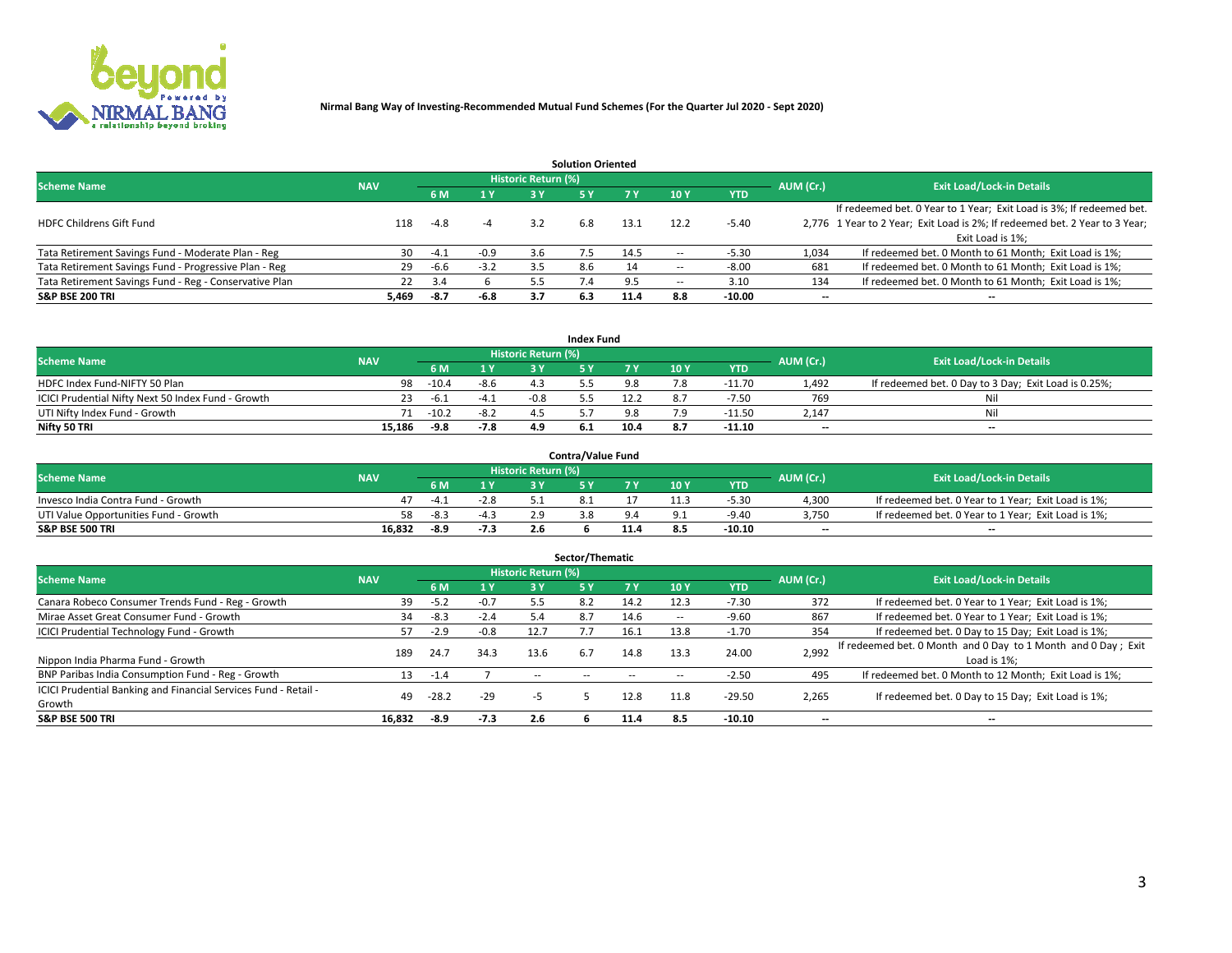

| <b>Dynamic Asset Allocation Funds</b>                   |            |        |        |                            |     |        |                          |            |                          |                                                          |  |  |  |  |
|---------------------------------------------------------|------------|--------|--------|----------------------------|-----|--------|--------------------------|------------|--------------------------|----------------------------------------------------------|--|--|--|--|
| <b>Scheme Name</b>                                      | <b>NAV</b> |        |        | <b>Historic Return (%)</b> |     |        |                          |            | AUM (Cr.)                | <b>Exit Load/Lock-in Details</b>                         |  |  |  |  |
|                                                         |            | 6 M    | 1 Y    |                            |     |        | 10 <sub>Y</sub>          | <b>YTD</b> |                          |                                                          |  |  |  |  |
| ICICI Prudential Balanced Advantage Fund - Reg - Growth | 36         | $-4.0$ | 0.3    | 5.2                        | 6.9 | 11.4   | 10.9                     | $-4.70$    | 24,583                   | If redeemed bet. 0 Year to 1 Year; Exit Load is 1%;      |  |  |  |  |
| Invesco India Dynamic Equity Fund - Growth              | 29         | $-3.5$ | $-2.1$ | 3.4                        |     | 10.9   |                          | $-4.30$    | 719                      | If redeemed bet. 0 Month to 3 Month; Exit Load is 0.25%; |  |  |  |  |
| Nippon India Balanced Advantage Fund - Growth           | 89         | $-4.7$ | $-3.5$ | 2.9                        |     | 10.6   |                          | $-5.40$    | 2,664                    | If redeemed bet. 0 Month to 12 Month; Exit Load is 1%;   |  |  |  |  |
| SBI Dynamic Asset Allocation Fund - Reg - Growth        | 13.        | $-5.9$ | -4     | 2.3                        |     | $\sim$ | $\overline{\phantom{a}}$ | $-7.10$    | 561                      | If redeemed bet. 0 Month to 12 Month; Exit Load is 1%;   |  |  |  |  |
| NIFTY 50 Hybrid Composite Debt 65:35 Index              | 10.224     | $-2.3$ | 0.5    | 6.9                        |     | 10.2   | 9.1                      | $-3.20$    | $\overline{\phantom{a}}$ |                                                          |  |  |  |  |

|                                                 |            |                                  |        |     | <b>Hybrid Aggressive</b> |        |      |            |                          |                                                        |
|-------------------------------------------------|------------|----------------------------------|--------|-----|--------------------------|--------|------|------------|--------------------------|--------------------------------------------------------|
| <b>Scheme Name</b>                              | AUM (Cr.)  | <b>Exit Load/Lock-in Details</b> |        |     |                          |        |      |            |                          |                                                        |
|                                                 | <b>NAV</b> | 6 M                              | 1 Y    |     |                          | 7 V    | 10Y  | <b>YTD</b> |                          |                                                        |
| Canara Robeco Equity Hybrid Fund - Growth       | 165        | $-0.7$                           | 2.5    |     |                          |        |      | -1.60      | 3,041                    | If redeemed bet. 0 Year to 1 Year; Exit Load is 1%;    |
| SBI Equity Hybrid Fund - Growth                 | 136        | $-5.6$                           | $-1.7$ |     |                          | 13.4   | 10.7 | $-6.60$    | 28,584                   | If redeemed bet. 0 Month to 12 Month; Exit Load is 1%; |
| Mirae Asset Hybrid - Equity Fund - Reg - Growth | 15         | $-5.0$                           | $-2.3$ |     | $\sim$ $\sim$            | $\sim$ | --   | $-6.00$    | 3,274                    | If redeemed bet. 0 Year to 1 Year; Exit Load is 1%;    |
| ICICI Prudential Equity & Debt Fund - Growth    | 126        | $-9.0$                           | $-7.4$ |     |                          | 12.4   |      | $-9.90$    | 17,423                   | If redeemed bet. 0 Year to 1 Year; Exit Load is 1%;    |
| NIFTY 50 Hybrid Composite Debt 65:35 Index      | 10.224     | $-2.3$                           | 0.5    | 6.9 |                          | 10.2   | 9.1  | -3.20      | $\overline{\phantom{a}}$ | $- -$                                                  |

| <b>Arbitrage Fund</b>                      |            |           |     |                     |  |        |        |      |           |                                                          |  |  |  |  |
|--------------------------------------------|------------|-----------|-----|---------------------|--|--------|--------|------|-----------|----------------------------------------------------------|--|--|--|--|
| <b>Scheme Name</b>                         | <b>NAV</b> |           |     | Historic Return (%) |  |        |        |      | AUM (Cr.) | <b>Exit Load/Lock-in Details</b>                         |  |  |  |  |
|                                            |            | 1 M       | 3 M |                     |  |        |        | YTD  |           |                                                          |  |  |  |  |
| IDFC Arbitrage Fund - Reg - Growth         |            | 25        |     |                     |  |        |        | 4.20 | 7.978     | If redeemed bet. 0 Month to 1 Month; Exit Load is 0.25%; |  |  |  |  |
| Kotak Equity Arbitrage Fund - Reg - Growth |            | 28        | 4.8 | 4.8                 |  |        |        | 5.10 | 14,663    | If redeemed bet. 0 Day to 30 Day; Exit Load is 0.25%;    |  |  |  |  |
| Tata Arbitrage Fund - Reg - Growth         |            | Z.5       |     |                     |  | $\sim$ | $\sim$ | 6.00 | 1,619     | If redeemed bet. 0 Day to 30 Day; Exit Load is 0.25%;    |  |  |  |  |
| Nippon India Arbitrage Fund - Growth       |            | 20<br>2.6 |     | 49                  |  |        |        | 5.10 | 7.944     | If redeemed bet. 0 Month to 1 Month; Exit Load is 0.25%; |  |  |  |  |

|                                                     |            |     |         |                            | Overnight Fund |     |                          |                 |           |                                  |
|-----------------------------------------------------|------------|-----|---------|----------------------------|----------------|-----|--------------------------|-----------------|-----------|----------------------------------|
| <b>Scheme Name</b>                                  | <b>NAV</b> |     |         | <b>Historic Return (%)</b> |                |     | <b>YTM</b>               | Avg             | AUM (Cr.) | <b>Exit Load/Lock-in Details</b> |
|                                                     |            | 1 W | 2 W     | 1 M                        | 3 M            | 1 Y |                          | <b>Maturity</b> |           |                                  |
| Aditya Birla Sun Life Overnight Fund - Reg - Growth | 1,086      | 3.0 | 2.7     | 2.8                        | 2.9            |     | 3.25                     |                 | 8,257     | Nil                              |
| HDFC Overnight Fund - Growth                        | 2,977      | 2.9 | 2.7     | 2.8                        | 2.8            |     | 3.18                     | 0.00            | 16,741    | Nil                              |
| ICICI Prudential Overnight Fund - Reg - Growth      | 108        | 2.9 | 2.7     | 2.8                        | 2.8            |     | 3.19                     |                 | 10,566    | Nil                              |
| Nippon India Overnight Fund - Reg - Growth          | 108        |     | 2.8     | 2.8                        |                |     | 3.24                     | 0.00            | 4,597     | Nil                              |
| Kotak Overnight Fund - Reg - Growth                 | 1,073      | 2.8 | $2.6\,$ |                            | 2.8            |     | 3.18                     |                 | 6,585     | Nil                              |
| <b>CRISIL Liquid Fund Index</b>                     | $- -$      | 4.0 |         | 4.4                        | 4.8            | 5.7 | $\overline{\phantom{a}}$ | --              | $-$       | $- -$                            |

### **Overnight Fund**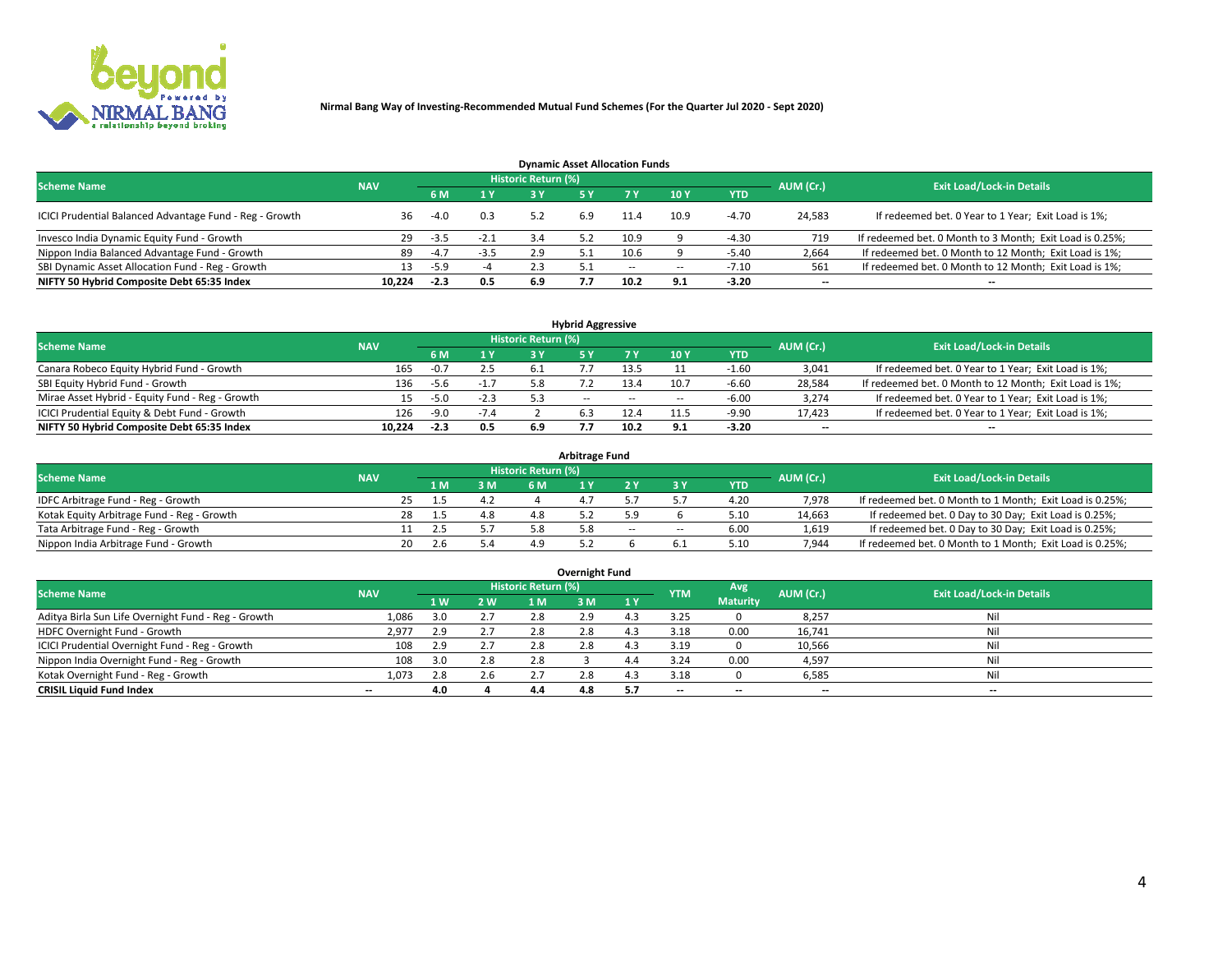

|                                                  |            |     |     |                     | <b>Liquid Funds</b> |     |            |                 |           |                                  |
|--------------------------------------------------|------------|-----|-----|---------------------|---------------------|-----|------------|-----------------|-----------|----------------------------------|
| <b>Scheme Name</b>                               | <b>NAV</b> |     |     | Historic Return (%) |                     |     | <b>YTM</b> | Avg             | AUM (Cr.) | <b>Exit Load/Lock-in Details</b> |
|                                                  |            | 1 W | 2 W | 1 M                 | M                   | 1 Y |            | <b>Maturity</b> |           |                                  |
| Aditya Birla Sun Life Liquid Fund - Reg - Growth | 322        | 3.8 |     | 4.3                 |                     |     | 4.06       | 0.12            | 43,090    | *Ref Footnote                    |
| ICICI Prudential Liquid Fund - Reg - Growth      | 296        | 3.5 | 3.6 | 4.1                 | 4.b                 |     | 4.07       | 0.13            | 57,566    | *Ref Footnote                    |
| Kotak Liquid Fund - Reg - Growth                 | 4,048      | 3.5 | 3.7 |                     | 4.4                 |     | 3.64       | 0.12            | 32,360    | *Ref Footnote                    |
| Nippon India Liquid Fund - Growth                | 4,885      | 3.6 | 3.8 | 4.2                 | 4.8                 |     | 3.89       | 0.13            | 31,728    | *Ref Footnote                    |
| Mahindra Manulife Liquid Fund - Reg - Growth     | 1,298      | 3.6 | 3.7 |                     | 4.5                 | .6  |            | 0.06            | 2,362     | *Ref Footnote                    |
| <b>CRISIL Liquid Fund Index</b>                  | $- -$      | 4.0 |     | 4.4                 | 4.8                 |     | --         | $- -$           | --        | $\overline{\phantom{a}}$         |

|                                              |            |      |     |                            | <b>Ultra Short Fund</b> |        |            |                 |           |                                  |
|----------------------------------------------|------------|------|-----|----------------------------|-------------------------|--------|------------|-----------------|-----------|----------------------------------|
| <b>Scheme Name</b>                           | <b>NAV</b> |      |     | <b>Historic Return (%)</b> |                         |        | <b>YTM</b> | Avg             | AUM (Cr.) | <b>Exit Load/Lock-in Details</b> |
|                                              |            |      | 3 M | 6 M                        |                         | 3 Y    |            | <b>Maturity</b> |           |                                  |
| HDFC Ultra Short Term Fund - Reg - Growth    |            | 10.1 |     |                            |                         | $\sim$ | 5.39       | 0.39            | 6,643     | Nil                              |
| L&T Ultra Short Term Fund - Growth           |            | 6.8  |     |                            |                         |        | 4.38       | 0.45            | 1.708     | Ni                               |
| <b>NIFTY Ultra Short Duration Debt Index</b> | 4,138      | 6.2  | 7.3 |                            |                         |        | $-$        | $- -$           | $- -$     | $-$                              |

| <b>Monev Market Fund</b>                                |                          |     |      |                     |  |           |            |                 |           |                                  |  |  |  |  |
|---------------------------------------------------------|--------------------------|-----|------|---------------------|--|-----------|------------|-----------------|-----------|----------------------------------|--|--|--|--|
| <b>Scheme Name</b>                                      | <b>NAV</b>               |     |      | Historic Return (%) |  |           | <b>YTM</b> | Avg.            | AUM (Cr.) | <b>Exit Load/Lock-in Details</b> |  |  |  |  |
|                                                         |                          | 1 M | 3 M  | 6 M                 |  | <b>3Y</b> |            | <b>Maturity</b> |           |                                  |  |  |  |  |
| Aditya Birla Sun Life Money Manager Fund - Reg - Growth | 276                      | 8.9 | 9.8  | 8.5                 |  | 7.9       | 4.91       | 0.70            | 8,422     | Nil                              |  |  |  |  |
| HDFC Money Market Fund - Growth                         | 4,290                    | 9.6 | 10.4 | 8.6                 |  |           | 4.76       | 0.64            | 7,592     | Nil                              |  |  |  |  |
| Tata Money Market Fund - Reg - Growth                   | 3,529                    | 8.4 | 9.2  | 8.1                 |  |           | 4.7        | 0.60            | 287       | Nil                              |  |  |  |  |
| <b>CRISIL Liquid Fund Index</b>                         | $\overline{\phantom{a}}$ | 4.4 | 4.8  | 5.3                 |  | $-$       | $-$        | $- -$           | $- -$     | $\overline{\phantom{m}}$         |  |  |  |  |

|                                       |            |            |     |                     | <b>Short Term Fund</b> |     |      |                   |           |                                  |
|---------------------------------------|------------|------------|-----|---------------------|------------------------|-----|------|-------------------|-----------|----------------------------------|
| <b>Scheme Name</b>                    | <b>NAV</b> |            |     | Historic Return (%) |                        |     |      | Avg<br><b>YTM</b> | AUM (Cr.) | <b>Exit Load/Lock-in Details</b> |
|                                       |            | LM.        | 3 M | 6 M                 | $\mathbf{v}$           | 3 Y |      | <b>Maturity</b>   |           |                                  |
| HDFC Short Term Debt Fund - Growth    |            | 24.0<br>24 |     |                     |                        |     | 7.ZE | 3.47              | 10,324    | M                                |
| Nippon India Short Term Fund - Growth |            | 22.4<br>39 |     |                     | 10.4                   | ۰.  | b.5( | 2.87              | 6,106     | N                                |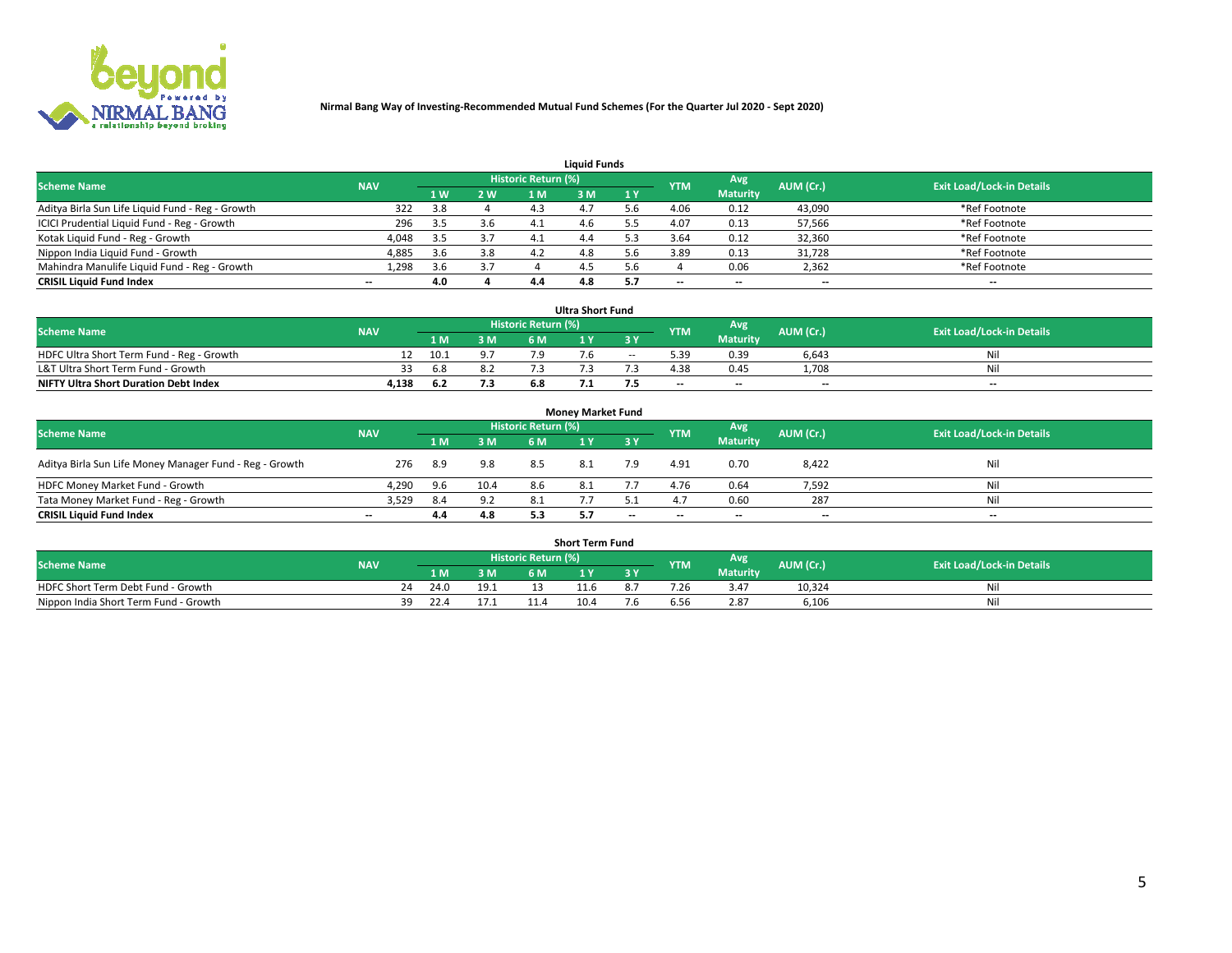

| <b>Low Duration Fund</b>                  |            |      |      |                     |     |     |            |                 |           |                                  |  |  |  |  |
|-------------------------------------------|------------|------|------|---------------------|-----|-----|------------|-----------------|-----------|----------------------------------|--|--|--|--|
| <b>Scheme Name</b>                        | <b>NAV</b> |      |      | Historic Return (%) |     |     | <b>YTM</b> | <b>Avg</b>      | AUM (Cr.) | <b>Exit Load/Lock-in Details</b> |  |  |  |  |
|                                           |            | 1 M. | 3 M  | 6 M                 |     | 2 V |            | <b>Maturity</b> |           |                                  |  |  |  |  |
| Axis Treasury Advantage Fund - Growth     | 2.323      | 14.7 | 12.3 |                     | 8.9 |     |            | 1.01            | 4.777     | Nil                              |  |  |  |  |
| Canara Robeco Savings Fund - Reg - Growth |            | 11.3 | 10.8 |                     |     |     | 4.62       | $- -$           | 1,049     | Nil                              |  |  |  |  |
| IDFC Low Duration Fund - Reg - Growth     | 29         | 14.9 | 12.1 |                     | 8.6 |     | 4.59       | 0.97            | 4,144     | Nil                              |  |  |  |  |

| <b>Banking &amp; PSU Bond Funds</b>                 |            |    |      |      |                     |  |     |            |                 |           |                                  |  |  |  |
|-----------------------------------------------------|------------|----|------|------|---------------------|--|-----|------------|-----------------|-----------|----------------------------------|--|--|--|
| <b>Scheme Name</b>                                  | <b>NAV</b> |    |      |      | Historic Return (%) |  |     | <b>YTM</b> | Avg             | AUM (Cr.) | <b>Exit Load/Lock-in Details</b> |  |  |  |
|                                                     |            |    | 1 M. | 3 M  | 6 M                 |  |     |            | <b>Maturity</b> |           |                                  |  |  |  |
| HDFC Banking and PSU Debt Fund - Reg - Growth       |            |    | 22.5 | 17.5 |                     |  | 8.4 | 6.94       | 3.43            | 6,031     | Ni                               |  |  |  |
| Kotak Banking and PSU Debt Fund - Reg - Growth      |            | 49 | 21.6 | 19.2 | 12.9                |  |     |            | 4.12            | 6,163     | Ni                               |  |  |  |
| Nippon India Banking & PSU Debt Fund - Reg - Growth |            | 16 | 23.0 | 21.4 | ا 14                |  | 8.9 | 5.65       | 2.98            | 4,973     | Ni                               |  |  |  |

| <b>Corporate Bond Funds</b>                         |            |      |      |                            |      |  |            |          |           |                                                         |  |  |  |  |
|-----------------------------------------------------|------------|------|------|----------------------------|------|--|------------|----------|-----------|---------------------------------------------------------|--|--|--|--|
| <b>Scheme Name</b>                                  | <b>NAV</b> |      |      | <b>Historic Return (%)</b> |      |  | <b>YTM</b> | Avg      | AUM (Cr.) | <b>Exit Load/Lock-in Details</b>                        |  |  |  |  |
|                                                     |            |      | 3 M  | 6 M                        |      |  |            | Maturity |           |                                                         |  |  |  |  |
| ICICI Prudential Corporate Bond Fund - Reg - Growth |            | 22.4 | 20.8 |                            |      |  |            |          | 12.707    | Nil                                                     |  |  |  |  |
| L&T Triple Ace Bond Fund - Reg - Growth             |            | 17.3 | 25.4 | 17.6                       |      |  | 6.71       | 7.81     | 3,706     | If redeemed bet. 0 Month to 3 Month; Exit Load is 0.5%; |  |  |  |  |
| Kotak Corporate Bond Fund - Std - Growth            | 2.795      |      | 16.3 | 11.2                       | 10.5 |  |            | 1.68     | 4,359     | Nil                                                     |  |  |  |  |

| <b>Credit Risk Fund</b>                    |            |    |      |      |                            |     |       |            |                 |           |                                                           |  |  |
|--------------------------------------------|------------|----|------|------|----------------------------|-----|-------|------------|-----------------|-----------|-----------------------------------------------------------|--|--|
| <b>Scheme Name</b>                         | <b>NAV</b> |    |      |      | <b>Historic Return (%)</b> |     |       | <b>YTM</b> | Avg             | AUM (Cr.) | <b>Exit Load/Lock-in Details</b>                          |  |  |
|                                            |            |    | 1 M  | 3 M  | 6 M                        |     | 73 Y. |            | <b>Maturity</b> |           |                                                           |  |  |
| ICICI Prudential Credit Risk Fund - Growth |            | 22 | 21.6 | 10.4 |                            | 9.8 | 8.'   | 9.29       | 2.53            | 6,695     | If redeemed bet. 0 Year to 1 Year; Exit Load is 1%;       |  |  |
| HDFC Credit Risk Debt Fund - Reg - Growth  |            |    | 29.1 | 9.6  | 8.9                        |     |       | 10.53      | 2.95            | 6,539     | If redeemed bet. 0 Month to 12 Month; Exit Load is 1%; If |  |  |
|                                            |            |    |      |      |                            |     |       |            |                 |           | redeemed bet. 12 Month to 18 Month; Exit Load is 0.5%;    |  |  |
|                                            |            |    |      |      |                            |     |       |            |                 |           | If redeemed bet. 0 Month to 12 Month; Exit Load is 3%; If |  |  |
| SBI Credit Risk Fund - Growth              |            | 33 | 22.1 |      |                            |     | 6.7   | 8.77       | 2.02            | 3,949     | redeemed bet. 12 Month to 24 Month; Exit Load is 1.5%; If |  |  |
|                                            |            |    |      |      |                            |     |       |            |                 |           | redeemed bet. 24 Month to 36 Month; Exit Load is 0.75%;   |  |  |

| <b>Floater Fund</b>                      |            |  |      |         |                            |  |    |      |                         |           |                                                         |
|------------------------------------------|------------|--|------|---------|----------------------------|--|----|------|-------------------------|-----------|---------------------------------------------------------|
| <b>Scheme Name</b>                       | <b>NAV</b> |  |      |         | <b>Historic Return (%)</b> |  |    | YTM  | Avg.<br><b>Maturity</b> | AUM (Cr.) | <b>Exit Load/Lock-in Details</b>                        |
|                                          |            |  | 1 M  | ЗM      | 6 M                        |  | эv |      |                         |           |                                                         |
| Nippon India Floating Rate Fund - Growth |            |  | 24.7 | าง<br>. | 14.1                       |  |    | 6.29 | 2.88                    | 9.732     | If redeemed bet. 0 Month to 1 Month; Exit Load is 0.5%; |